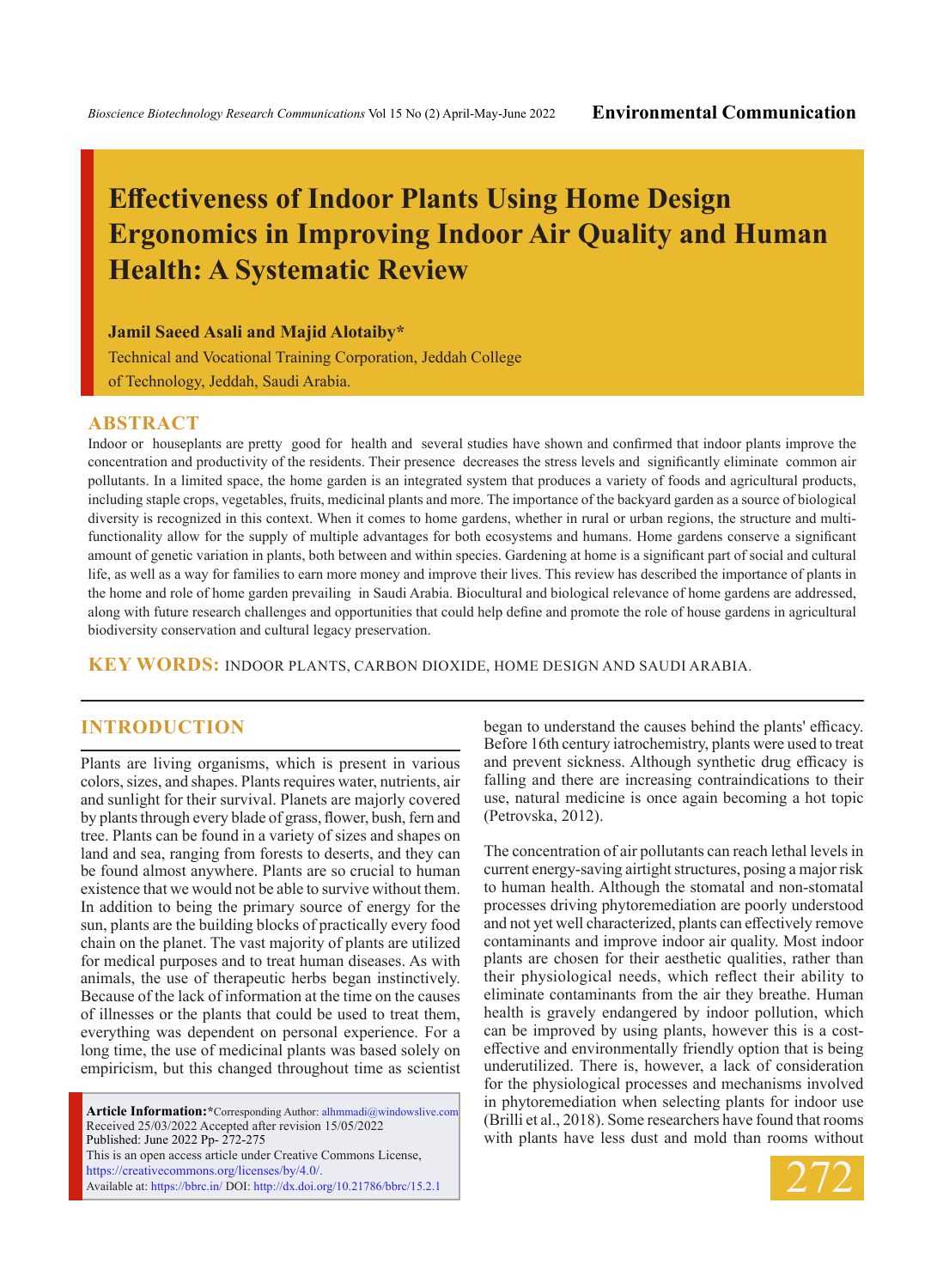any foliage. Leaves and other parts of the plants act as natural filters to catch allergens and other airborne particles. Common low-light houseplants like Chinese evergreen or the peace lily can do the job, Der Sarkissian, (2021).

Indoor plants can purify air through a variety of methods: absorption, dilution and precipitation. Indoor plants are regarded to be natural air filters. Photosynthesis is a well-known plant activity that cleans the air by absorbing carbon dioxide  $(CO<sub>2</sub>)$  and exchanging it for oxygen. Plants also absorb oxygen and exhale  $CO<sub>2</sub>$  during the process of respiration. The stomata, which are the primary plant device for absorbing and removing water and nutrients, are responsible for the movement of air in and out of the plant. There are many ways in which plants might help restore the ecological balance in our atmosphere. Besides removing pollutants like  $CO<sub>2</sub>$  and volatile organic compounds, carbonyl, particulate matter, organic compounds, calcium, ozone, and carbonate, plants may also remove these pollutants from the air. As a low-cost alternative to reducing indoor pollution and minimizing human exposure to hazardous substances, indoor plants can be considered (El-Tanbouly, Hassan, & El-Messeiry, 2021).

Indoor plants have been shown to have a positive impact on office workers' productivity and well-being, as per confirmed studies. Psychophysiological stress responses, task performance, emotional states, and room assessments are some of the outcomes that can be measured during the experiment. Limited documented studies on the effects of indoor plants on health and discomfort symptoms associated with sick building syndrome, including attitudes toward plants in the workplace. Only limited studies have observed at how plants in the home can affect people's mental health, and those have all been done in a controlled environment. Using laboratory tests to support statements about causation has significant advantages. Environmental control, selfselection control for varied experimental circumstances, and precision measurement of performance on standardized tasks are a few examples of these methods are in usage. To the point where they can lead to unrepresentative conduct in the workplace because of their artificiality and short duration. The outcomes of laboratory or simulated studies may not be applicable to real-world workplaces (Bringslimark, Hartig, & Patil, 2007).

Plants are frequently used to brighten up a room, whether it be a home or a workplace. Indoor plants have been shown in investigations over the last three decades to greatly lower the majority of urban air pollution. It's also important to look for ways to improve indoor air quality and microclimate conditions without using any additional energy, as these processes utilize a lot of it. 10–20% of ventilation and air conditioning energy costs can be saved by using indoor plant designs. Between 80-90% of humans spend most of their time inside the house. As a result, air quality and comfort within the home are critical considerations.

Sick building syndrome, characterized by headache, eye, nose, and throat irritation, weariness, dizziness, and nausea, can occur if indoor air quality is poor. Sick building syndrome affects an estimated 27 million office workers

in the United States and 30% of new buildings worldwide. People are living in increasingly restricted places due to the energy crisis, which increases the concentration of pollutants in the air. The levels of indoor air pollution are normally two to five times higher than those of outside pollution, but they can reach a 100-fold increase. Ventilation is the simplest way to reduce the amount of air pollution in a structure. In the winter, even a brief period of ventilation results in a significant loss of heat, which leads to insufficient ventilation inside the home. As a result, mechanical ventilation uses a great deal of electricity (Han & Ruan, 2020). A staggering  $47\%$  ( $\sim$ 2.9 billion people) of humanity resided in cities in the year 2000.

There is a wide range of estimates on how many people would live in cities in the 2030s: between 60-90%. More than two-thirds of the people in European countries live in cities. In addition, those who live in urban areas spend at least 80% of their time indoors. There can be no doubt about the importance of indoor air quality to human health and productivity are directly impacted by a reduction in indoor air quality.  $\mathrm{CO}_2$  is one of the gases whose concentration can rapidly fluctuate as a result of human metabolic activity in the home. Inhaled air, which contains 21% oxygen and 0.033%  $CO<sub>2</sub>$ , degrades to 16-17% oxygen and 4%  $CO_2$ upon exiting the lungs.  $CO_2$  levels are expected to rise dramatically in places where people congregate, such as public schools, shopping malls, and hospitals. When the concentration of  $CO<sub>2</sub>$  in the air rises, it can cause exhaustion, a loss of awareness, and sleepiness inducing a condition called carbon dioxide narcosis , (Drechsler and Morris, 2022).

It's also common for greater  $CO_2$  concentrations to create a number of complaints that result in a decrease in performance that can't be pinpointed. Over 1,000 ppm of CO<sub>2</sub> causes headaches, dizziness, weariness, and a general feeling of drowsiness;  $1,500$  ppm or more of  $CO<sub>2</sub>$  causes throat irritation, nose irritation, nasal discharge, coughing, and discharge from the eyes and eyes, as well as irritation of the respiratory system (Cetin & Sevik, 2016).

Public health is influenced by the quality of the air we breathe. In the same way that poor outdoor air quality can create health issues, poor interior air quality can do the same. It is possible to have symptoms such as rashes and itchy eyes when exposed to indoor air pollution. Chronic obstructive pulmonary disease (COPD) and lung cancer are just two of the most serious long-term health effects that can result from long-term exposure. Most people spend 80–90% of their time indoors, including at home, school, work, the gym, and on public transits, such as buses and trains. Indoor contaminants are 100 times more concentrated than outdoor pollutants, according to the US Environmental Protection Agency (EPA). Indoor air quality must fulfill specified requirements in order to prevent a wide range of diseases, both short and long term, from developing. It is fairly uncommon for countries to have vastly varying criteria for indoor air quality.

World Health Organization (WHO) 2021 has recently released global indoor air quality guideline and recommendations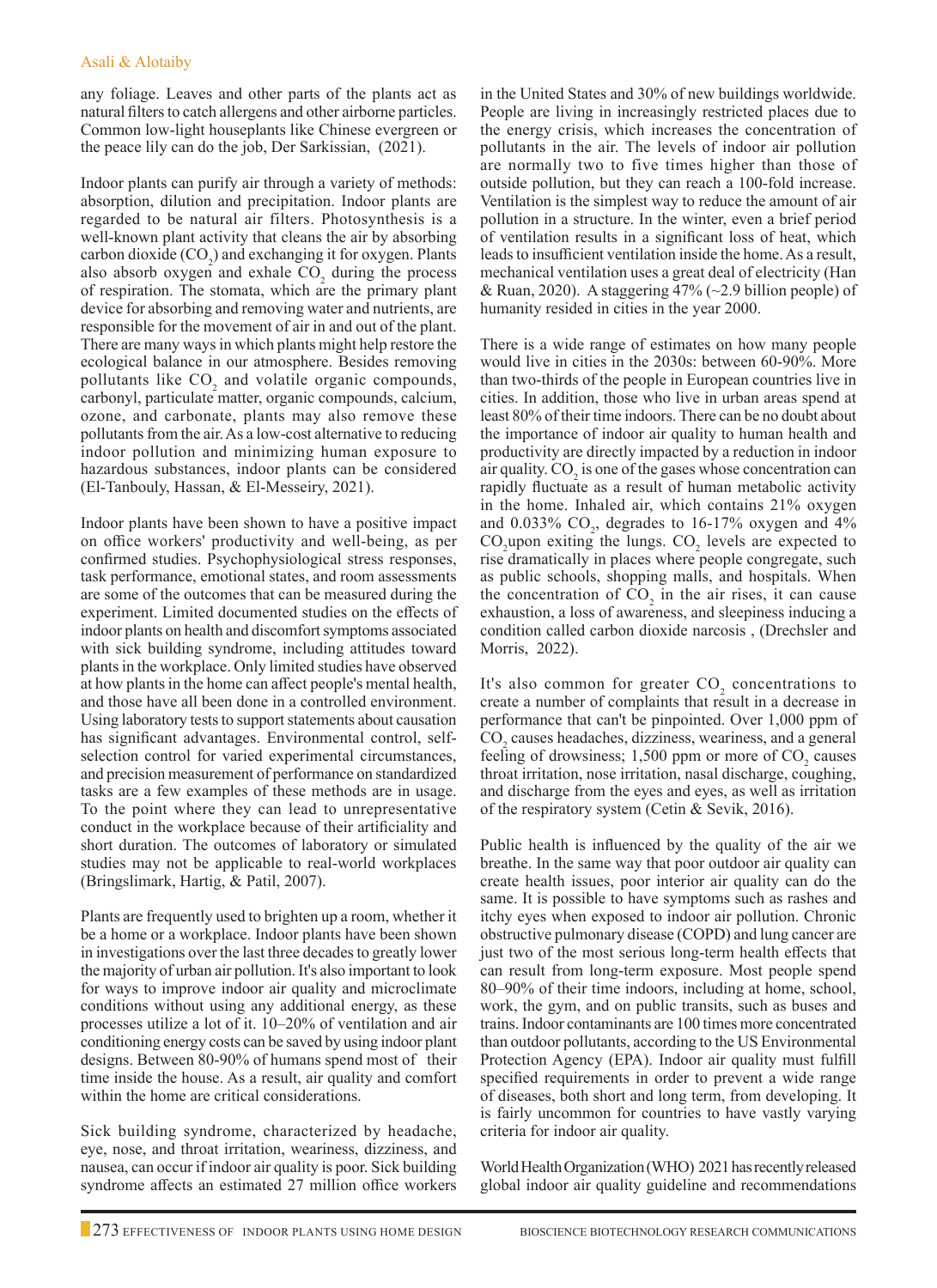aimed at preventing dangerous contaminants and reducing exposure to them in space. Guidelines for indoor air sanitation issued by the Ministry of Health of the Republic of Indonesia are the basis for Indonesia's indoor air quality standards. The accumulation of pollutant levels in a room has been studied in a variety of locations and with a variety of different contaminants. According to most studies, the room's pollutant levels are greater than they should be. Household activities such as cooking, cleanliness, candle burning, and cigarette smoking contribute to a higher concentration of particulate matter in the inside environment than outside. PM2.5 from inside a room was found to be more effective at lowering lung function than PM from outside the room, a study showed Building factors such as the year of construction, the year of restoration, and the heating method utilized all affect pollution levels. Infections of the lungs and airways might be facilitated by high levels of air pollution in the room.

There is an association between the usage of domestic fuels including kerosene, coal, and firewood and the frequency of lung illnesses. Other studies claim that the 96 emits indoor pollutants. The use of coal and firewood to improve indoor air quality may raise the risk of tuberculosis infection. Asthma and COPD have also been linked to higher amounts of pollutants in a room, according to certain studies. 150 preschool-aged children in the US were part of a longitudinal cohort research that found a link between elevated PM levels and an increase in asthma symptoms. As a result of exposure to indoor PM2.5 particles and the absence of inhaled corticosteroids, school-age children's lung function declines. Indoor  $NO<sub>2</sub>$  exposure was found to be linked to an increase in asthma episodes when the concentration of  $NO<sub>2</sub>$  in the air went up. After repeated exposure to  $NO<sub>2</sub>$ , an asthma patient's asthma reaction to pollen increased. Though a systematic study did not find a substantial link between VOC exposure and asthma, it is possible that it causes inflammation of the airways in those who are exposed to it. According to numerous meta-analyses, exposure to indoor pollutants, particularly those arising from the use of solid fuels such as coal and firewood, can cause COPD and lung cancer (Susanto, Winardi, Hidayat, & Wirawan, 2021).

Plants in the home are a natural component of the environment, but the impact they have on the indoor environment and on people has not been studied. An indirect psychological effect on task performance, health, and stress levels has also been found through the use of plants in the home or work environment. Indoor plants may purify the air in your home, and they have been extensively studied in this regard. Sensory, solar, acoustic, and human health and comfort are just a few of the possible uses for indoor plants. Utilizing all of a plant's properties is beneficial to human health and well-being. Engaging in physical and mental activities in the great outdoors has been shown to have numerous health advantages. This shows that bringing nature indoors can be an effective means of enhancing people's choices connection to the natural world. There has been a long tradition of cultivating plants indoors. Having living things around made people feel more secure and relaxed, but there is a lack of knowledge about how these psychological impacts work (Deng & Deng, 2018).

Bio-filtration and phytoremediation have been studied in laboratory trials as passive ways for eliminating indoor pollutants from the water, soil, and air. A lack of comprehensive study and meta-analysis of phytoremediation systems' indoor contaminant efficiency, chamber specifications, plant leaf areas, airflow rates, light intensities and duration despite decades of research output in the field. Bio-filtration, botanical filters, and potted plants will be evaluated in this article by comparing the removal efficiency of their air chamber volumes and other building envelope design-related factors (Parhizkar & Elzeyadi, 2020).

Saudi Arabia is a prime region, located in the southwest corner of Asia at the crossroads of Europe, Asia, and Africa. Eastern and western coasts each have the important industrial cities of Jubail and Yanbu. Oil and petroleum-related industries and businesses are encouraged and promoted by the Royal Commission (RC), which administers the two cities. These include the production of organic chemicals and fertilizers, plastics and synthetic materials. Sulfur dioxide, ozone, nitrogen oxides, and hydrogen sulfide are among the characteristics being monitored by air quality monitors and meteorology network stations around Saudi Arabia as a result of the construction of industrial cities like Jubail and Yanbu.

As a result, Saudi Arabia's cities have the region's cleanest air. It was shown that isolating the sulfate reducingoxidizing and nitrogen fixation bacteria helped the bacterial rhizosphere breakdown nitrogen and sulfate compounds that build up in soil. Sulfur elemental and other higher oxidation states are frequently produced in nature by microbial oxidation of more reduced sulfur forms. There are chemoautotrophs, chemoheterotrophs, and photoautotrophs that can carry out these functions. It is likely that the modest numbers of species involved in nitrification and symbiotic nitrogen fixation make these processes especially vulnerable to pollution disruptions. Bacteria which can break down sulfur and nitrogen compounds were utilized as an indicator of soil pollution by oil refineries and other petrochemical facilities. In comparison to the total bacterial count in the control area, sulfate and nitrogen bacteria were found to be significantly more numerous (Khiyami, 2008).

Customer service representatives in Saudi Arabia's eastern telecommunications providers were the subjects of an Alayis et al study to see how Indoor Environmental Quality affected their level of creativity. On the other hand, there is no statistical evidence that the quality of the air, the sound, the noise, the interior design, or the scenery affects the level of creativity. In addition, while age, experience, and education level are not statistically significant differences, there are statistically significant disparities owing to gender. The findings of this study are critical for business leaders and policymakers, as well as customer service representatives, who are tasked with fostering innovative work cultures (Alayis, Amin, & Abdelmajeed, 2020).